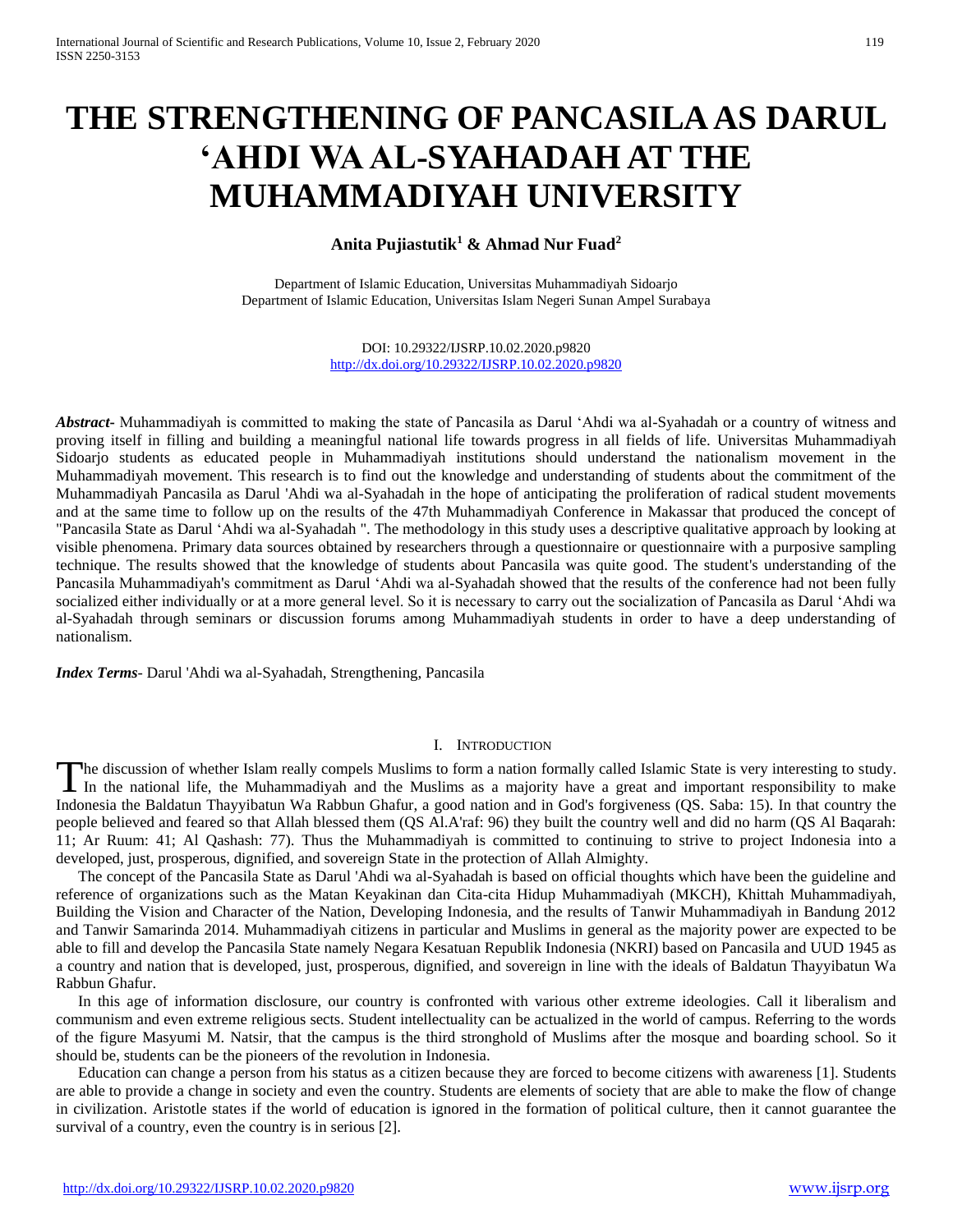As an agent of change, students are the spearhead of the nation's future development, having a deep and strategic contribution relationship through their ideas and work. Their identity and ideology as intellectuals will contribute to the progress of the nation. Since the struggle to the present history, it is noted that youth form the basis of the state, build it and act as a carrier of global change and its existence, which is critical, active and innovative and multi-disciplinary in various fields of Indonesian national life.

The formation of Indonesia now begins with the movement of the younger generation driven by students which is a milestone. After the Reformation period, many questions and concerns that occurred in the minds of the people against the Student movement activism. Lately, Indonesia has been characterized by the phenomenon of radicalism among students. In fact, the latest developments inform that religious-based campuses are also not spared from recruiting radical movements.

Based on the background given above, the need for this study reinforces previous research written by Baehaqi [3], so that the following issues can be formulated (1) How knowledge level and understanding of Muhammadiyah's commitment to Pancasila as Darul 'Ahdi wa al-Syahadah among students ?, and (2) How is the solution to strengthening the understanding of Muhammadiyah's commitment to Pancasila as Darul 'Ahdi wa al-Syahadah among students?

#### II. RESEARCH METHOD

The methodology in this study using a qualitative approach with descriptive methods. The qualitative descriptive format aims to describe, summarize the various conditions, or various phenomena regarding the understanding of Pancasila as Darul 'Ahdi wa al-Syahadah in the Universitas Muhammadiyah Sidoarjo.

The determination of the informants was done by purposive sampling. Namely the sample chosen deliberately with the consideration that the selected informant is considered capable of providing the information needed. Data about the understanding of Pancasila as Darul 'Ahdi wa al-Syahadah students were obtained through a questionnaire or questionnaire to students as well as observations in the Universitas Muhammadiyah Sidoarjo. Original, credible and relevant data with the focus of this research are then interpreted and analyzed into a study.

#### III. RESULTS AND DISCUSSION

#### *A. Student Understanding of the Thought as Darul 'Ahdi wa al-Syahadah*

Student Knowledge of the Universitas Muhammadiyah Sidoarjo on Muhammadiyah Pancasila's commitment as Darul 'Ahdi wa al-Syahadah is a representation of what the individual believes, contains the individual's understanding and knowledge of what is happening or what is true of the object being perceived. Cognitive aspects of this study are the students 'knowledge and knowledge of Pancasila as Darul' Ahdi wa al-Syahadah which is a Muhammadiyah commitment to the nation and nation.

The results obtained from the interviews of several students across the faculty at Muhammadiyah Sidoarjo University (FAI, FBHIS, FPIP), show that almost all students do not know the meaning of Darul 'Ahdi wa al-Syahadah in both language and terms. Only a few students from the Faculty of Islamic Religions can give the linguistic explanation of Darul 'Ahdi wa al-Syahadah, a state of agreement and testimony. To be more fully understood, the State of Pancasila is the result of a national consensus (dar al-'ahdi) and a place of proof or testimony (of the al syahadah) to be a safe and peaceful state (from al salam) towards a prosperous, just, prosperous, dignified, and ruling in the shadow of the Almighty Allah.

Students understand more about Pancasila as a substance. Pancasila as elements that come from themselves [4]. The elements of Pancasila have not fully become a reality. The meaning is that Pancasila does not always exist in him which is actualized in daily life. This is also evident from the results of observations, which indicate that their attitudes are not yet dominant towards the implementation of Pancasila values. Whereas in order to realize consistency about Muhammadiyah's national commitment about Pancasila as Darul 'Ahdi wa al-Syahadah, students must first show an attitude that reflects the values of Pancasila.

Kunto Wibisono in Kurniawan [5] mentions three dominant elements in ideology, namely: 1) the existence of beliefs, 2) myths, and 3) loyalty. Further stated the role of ideology in social life can be seen from three dimensions, namely: 1) the ideal dimension; 2) the dimension of reality, and 3) the dimension of flexibility. Kaelan [6] states, "Pancasila as an ideology is not rigid and closed, but is reformative, dynamic and open." The actual thing and always able to adjust to the development of time, technology and the development of a society or can be said that the ideology of Pancasila is an open ideology not a closed ideology.

Muhammadiyah strongly accepts the ideology of Pancasila by implementing it in all fields. This statement of Muhammadiyah has been known by most Muhammadiyah students, but the form of its implementation has not been understood in detail. This has intrigued researchers to conduct socialization about Pancasila as Darul 'Ahdi wa al-Syahadah.

#### *B. Socialization of Pancasila as Darul 'Ahdi wa al-Syahadah*

Political socialization in educational institutions can take place through the curriculum. Zais [7] considers that the curriculum is "........ a course of subject matters to be mastered", while Caswell and Campbell declare the curriculum "......... to be composed of all the experiences children have under the guidance of teacher " [8]. But the learning experience can be done in the classroom or outside the classroom.

Pancasila Socialization as Darul 'Ahdi wa al-Syahadah as a solution to provide knowledge and understanding to students. The material begins with synchronizing the values in the Pancasila precepts (See Figure 1) with verses from the Quran [9].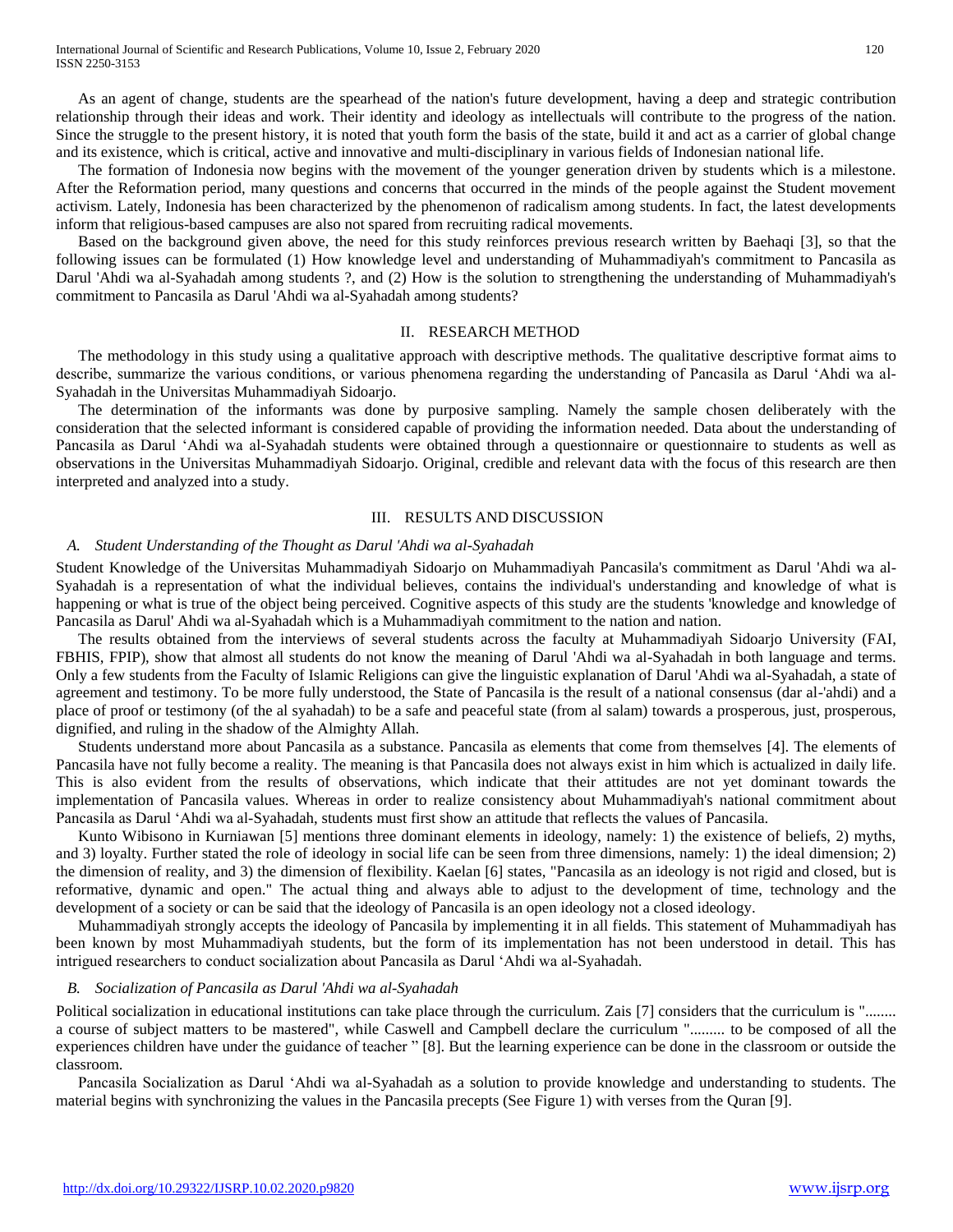

**Figure 1.** Items of Pancasila Values

In English Figure 1 explains that the 1st Precept: The Almighty God (QS: Al Ikhlas-1). Say: He is Allah, the One. The 2nd Precepts: Just and civilized humanity (QS: An Nisa-135). Then do not follow the passions you should become just human. The 3rd Precept of Indonesian Unity (QS: Al Hujarat: 13). And we made you various nations and tribes so that you knew one another. The 4th People's Precept is led by wisdom in the deliberative deliberations (QS: Asy Syuro-38). While their affairs (decided) with deliberation between them. The 5th Precept Social justice for all Indonesian people (QS: An Nahl-90). Verily Allah tells (You) to be just and do good.

Muhammadiyah as an Islamic Movement is fully aware that the State of Indonesia is a place to carry out missionary and tajdid missions for the realization of the true Islamic community. Muhammadiyah along with other Muslim and Indonesian components fought in the national revival movement towards independence and played an active role in establishing the Republic of Indonesia which was proclaimed on August 17, 1945.

The Muhammadiyah nationalist view affirms the commitment of the United State of the Republic of Indonesia based on the Constitution and the Constitution of 1945. This reinforces Baidhawi's determination to carry out further studies of the Pancasila State as Darul 'Ahdi wa al-Syahadah which constitutes the Muhammadiyah national commitment. The Muhammadiyah's nationalist views affirm the commitment of the United Nations of the Republic of Indonesia based on the Constitution and the Constitution of 1945 and are consistent in integrating Islam and Indonesia [10].

The 47th Muhammadiyah Congress on 18-22 Shawwal 1436 Hijriyah coincides August 3-7, 2015 the miladiyah in Makkassar had presented the material "Pancasila State as Darul 'Ahdi wa al-Syahadah" which was based on official thoughts which had been the guideline so far. and referral organizations such as Matan Keyakinan dan Cita-Cita Hidup Muhammadiyah (MKCH) Kepribadian Muhammadiyah, khittah muhammadiyah, and the results of the Muhammadiyah plant in 2012 and Samarinda in 2014.

According to the General Chairperson of Muhammadiyah Central Leadership (2005-2015 period) Din Syamsuddin, the Pancasila state was a consensus or agreement (darul 'ahdi) of all the founding fathers of the nation (the founding fathers). The consensus was clearly of religious dimension so it demanded a commitment to continue to safeguard the Pancasila state with full trust. The State of Pancasila should also be an arena for giving testimony or proof (darusy syahadah). That means, all elements of the nation must compete to be the best with a commitment to realize the ideals of our beloved country.

As the majority group in our beloved country, the commitment of Muslims towards Pancasila cannot be doubted. When some elements of the nation objected to the formulation of the Pancasila contained in the Jakarta Charter, Ki Bagoes Hadikoesoemo who was then a member of the Indonesian Independence Preparatory Committee (PPKI) and chairman Hoof Bestuur Muhammadiyah appeared as a hero. In the PPKI session in August 1945, Ki Bagoes was willing to change the formulation of the first precepts of Pancasila into a Godhead.

In fact, previously PPKI members had agreed to the Jakarta Charter statement in which there were the first precepts of the formulation of the Pancasila which read God with the obligation to carry out Islamic law for its adherents. However, because there were objections to the threat of leaving the country of Indonesia if the first precepts were not changed, Islamic figures were tolerant. These historical facts show that Islamic leaders have made extraordinary sacrifices to maintain the country's unity. The willingness of Islamic leaders to erase the seven words in the Jakarta Charter is not without challenges. Some Islamic leaders at that time seemed disappointed with the change in the formulation of the first precepts of Pancasila.

Historical perspective is important to show people that the Pancasila and Negara Kesatuan Republik Indonesia (NKRI) are final. Thus, the debate over the basis of the state and the form of the state should end. However, the impact of global political dynamics turned out to be extraordinary in the views of some Islamic political movement activists. Relentlessly the group with transnational ideology continues to move. They inflame transnational political views through the establishment of the caliphate.

The idea is a reference and action for all members of the Muhammadiyah in national life and in their context contextually based on the progressive Islamic view that has always been the perspective of the Muslim muhammadiyah. Muhammadiyah as an Islamic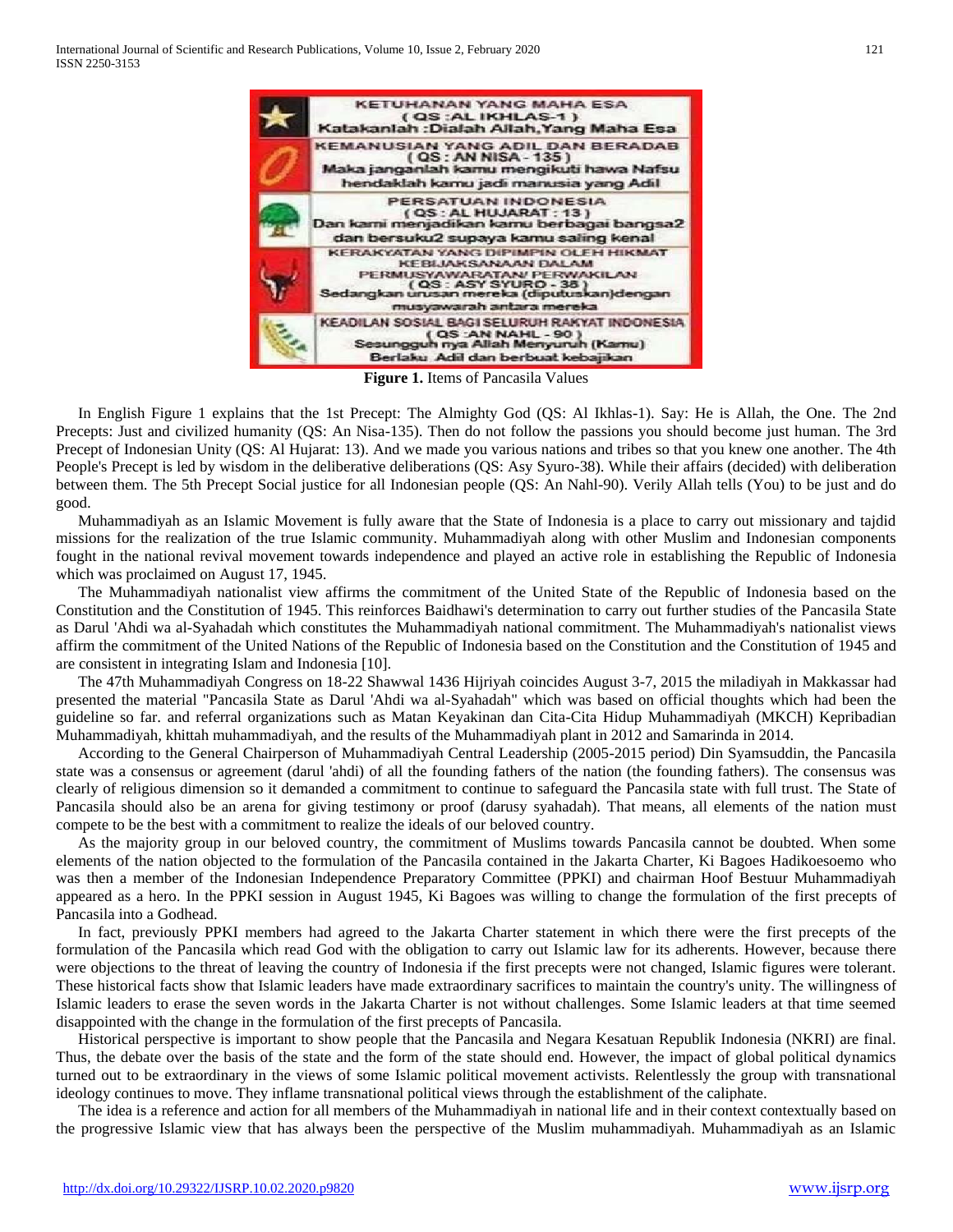movement is fully aware that Indonesia is a place of mission and tajdid mission for the realization of the true Muslim community. Muhammadiyah along with components of Islam and the Indonesian people fought in the national revival movement towards independence and played an active role in establishing the Republic of Indonesia. therefore as embodied in the fifth article of the Muhammadiyah (MKCH) faith and aspirations of 1969, as a gratitude and a religious and national responsibility "Muhammadiyah invites all layers of Indonesian people who have received the gift of Allah in the form of their homeland. , the independence of the nation and the Republic of Indonesia based on the Constitution and the constitution of 1945, to work together to make a just prosperous nation favored by the god subhanahu wata`ala: "baldatun thayyibatun wa rabbun ghafur" [11].

The Pancasila State's view as Darul 'Ahdi wa al-Syahadah, departed from three main backgrounds. First, there are groups or some elements of society, especially Muslim communities who still question the relationship between Islam and the state, and question the Indonesian state based on Pancasila. Second, there is the reality that as a nation ideologically it has not been formulated very explicitly and made an academic explanation about the Pancasila state. Third, there is a reality where the Islamic community is considered as a threat to the Pancasila state [12]. From this reality, Muhammadiyah needs to make a statement that as an organization Muhammadiyah accepts Pancasila as an ideal form, both philosophical and ideological in nature. Even also constitutionally in terms of nation and state [13].

After the implementation of socialization, students gained knowledge and understanding of Pancasila as Darul 'Ahdi wa al-Syahadah. The results of the final interview with several students across the faculty (FAI, FBHIS, FPIP) indicate that there is an increase in understanding of Muhammadiyah's national commitment. Almost all respondents understood Darul 'Ahdi wa al-Syahadah's meaning in both language and terms. Students better understand the logical consequences of the Muhammadiyah agreement to make Pancasila as a philosophy of the nation and then please all Pancasila color the entire field of Muhammadiyah.

#### IV. CONCLUSION

Based on the research done, the following conclusions can be drawn that almost all students do not know the meaning of Darul 'Ahdi wa al-Syahadah either in language or in terms. Only a few students from the Faculty of Islamic Religions can give the language meaning in the meaning of Darul 'Ahdi wa al-Syahadah, a state of agreement and testimony. Socialization of Pancasila as Darul 'Ahdi wa al-Syahadah as a solution to provide knowledge and understanding to the Students. From here, students gain knowledge and understanding of Pancasila as Darul 'Ahdi wa al-Syahadah. The results of the final interview indicate that there is an increased understanding of Muhammadiyah's national commitment. Almost all respondents understood Darul 'Ahdi wa al-Syahadah's meaning in both language and terms. Students better understand the logical consequences of the Muhammadiyah agreement to make Pancasila as a philosophy of the nation and then please all Pancasila color the entire field of Muhammadiyah.

#### ACKNOWLEDGMENT

First of all, thanks to Allah for his mercy and guidance in giving me full strength to complete this article. A lot of thanks to my promotor, Prof. Acmad Jainuri, Ph.D. and Dr. Achmad Nur Fuad for all of his support and guidance in helping me to finish my research. Thanks to PP Muhammadiyah for providing motivation in the form of funding this research for expanding the mission of Muhammadiyah. Special appreciation is given to editors who have reviewed, who have provided suggestions and criticisms for improving this article. Finally, I am indebted to my parents, my lovely husband Sunarto, my precious son Fahmi, Rafsa, Reza and my little daughter Meeva for their continuous support and encouragement.

#### **REFERENCES**

- [1] U. A. M. Ruslan, *Pendidikan Politik Ikhwanul Muslimin*. Solo: Intermedia, 2000.
- [2] Aristoteles, "Politiea," in *Al-Siyâsah*, A. L. Sayyid, Ed. Kairo: Dâr al-Qoumiyah li al-Thibâ'ah wa al-Nasyr.
- [3] D. B. Arif and S. S. Aulia, "Studi Tentang Negara Pancasila Sebagai Darul Ahdi Wa Syahadah untuk penguatan materi pembelajaran pendidikan kewarganegaraan di Universitas Universitas Ahmad Dahlan," *J. Civ.*, vol. 14, no. 2, 2017.
- [4] S. Syarbaini, *Membangun karakter dan Kepribadian Melalui Pendidikan Kewarganegaraan*. Yogyakarta: Graha Ilmu, 2006.
- [5] F. Kurniawan, "Ideologi Besar dan Pancasila," *The Rangkuman Blogspot*, 2012. [Online]. Available: therangkuman.blogspot.com.
- [6] M. S. Kaelan, *Pendidikan Kewarganegaraan untuk Perguruan Tinggi*. Yogyakarta: Paradigma, 2010.
- [7] R. S. Zais, *Curriculum Principles and Foundations*. New York: Harper& Row Publisher, 1976.
- [8] N. S. Sukmadinata, *Pengembangan Kurikulum Teori dan Praktek*. Bandung: Remaja Rosdakarya, 2007.
- [9] Z. Baidhawy, "Negara Pancasila sebagai negara syariah," *MA'ARIF*, vol. 10, no. 1, 2015.
- [10] H. Nashir, *Kuliah kemuhammadiyahan*. Yogyakarta: LPSI UAD dan Suara Muhammadiyah, 2016.
- [11] P. Muhammadiyah, "Negara Pancasila Sebagai Darul Ahdi Wa Syahadah," in *Muktamar Muhammadiyah ke 47 Makassar*, 2015.
- [12] A. Mu'ti, "Editorial: Dialog," *Suara Muhammadiyah*, 2015. [Online]. Available: http://www.suaramuhammadiyah.id/2 015/12/28/masih-perlu-road-mapmengisi-negara-pancasila.
- [13] Biyanto, "Pancasila Sebagai Darul 'Ahdi wasy Syahadah," *Jawa Pos*, Surabaya, 19-May-2017.